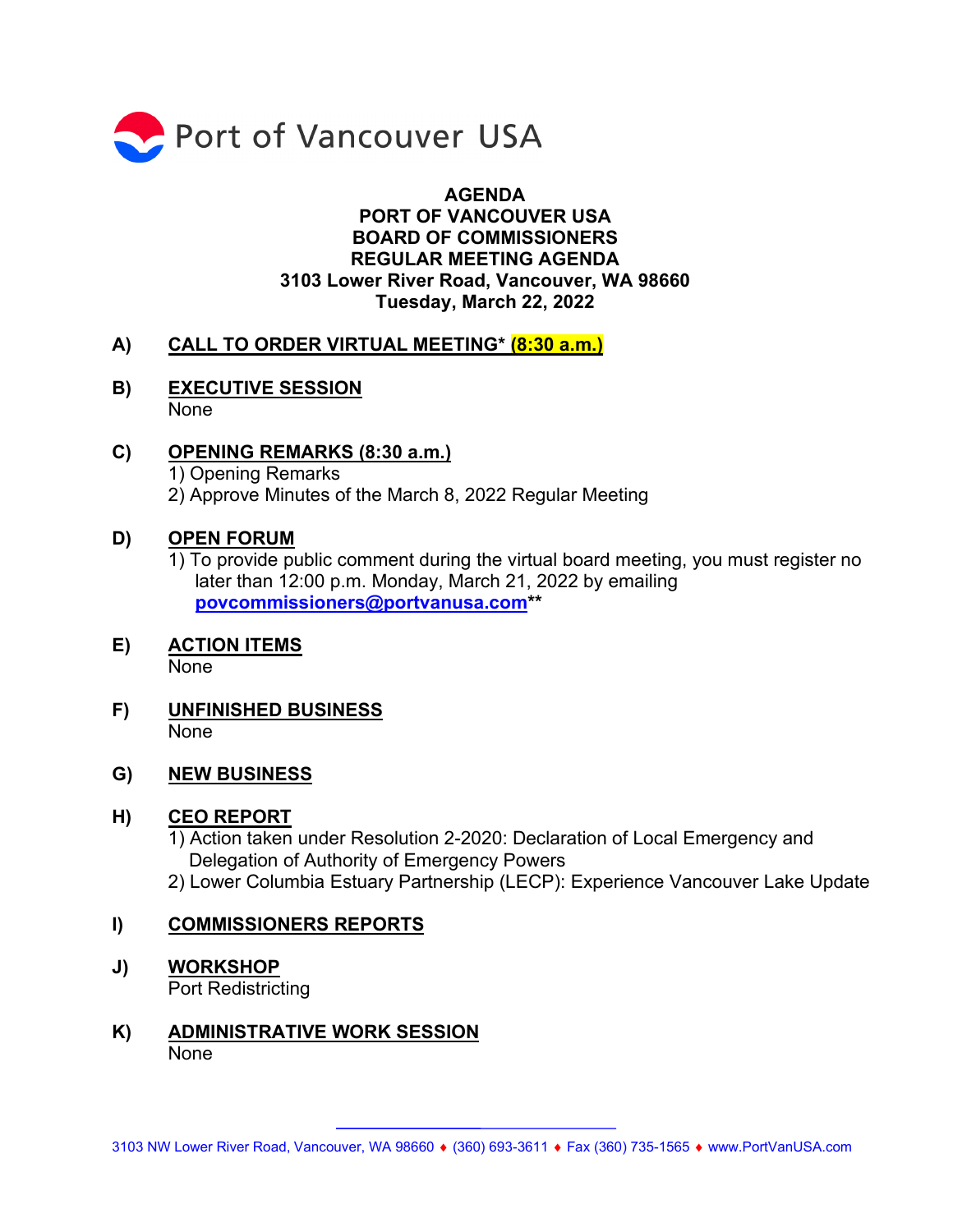## **L) ADJOURNMENT**

**\*In compliance with the Governor's Emergency Proclamation 20-28, the Port's Resolution 3-2020, and in the interest of the safety and welfare of the public, the community, port employees, and to limit the spread of the virus, this Board meeting will not be open to in-person attendance. Board members will be attending this meeting remotely via video conference.** 

**To participate in this meeting, please call 1 (253) 215-8782 and enter the Meeting ID number: 825 2587 1008 and Passcode number: 178845 or Join the Zoom Meeting by clicking [here.](https://us06web.zoom.us/j/82525871008?pwd=anR3SEFlckFiaXJETXBaRVdPVmtuQT09) Please call (360) 693-3611 for technical difficulties. Meeting materials are available on the port's website at [www.portvanusa.com.](http://www.portvanusa.com/)**

**\*\*Public comments are welcome during Open Forum by registering in advance via email to [povcommissioners@portvanusa.com](mailto:povcommissioners@portvanusa.com) no later than 12:00 p.m. on Monday, March 21, 2022. Individuals will have three minutes to read their comments into the record and will be called in the order in which the port receives the registration email request. No public comments will be read into the record by the port. Written comments not intended to be read by the community member and received by 8:30 a.m. Tuesday, March 22, 2022 will become part of the official meeting record and will be provided to the Commission.**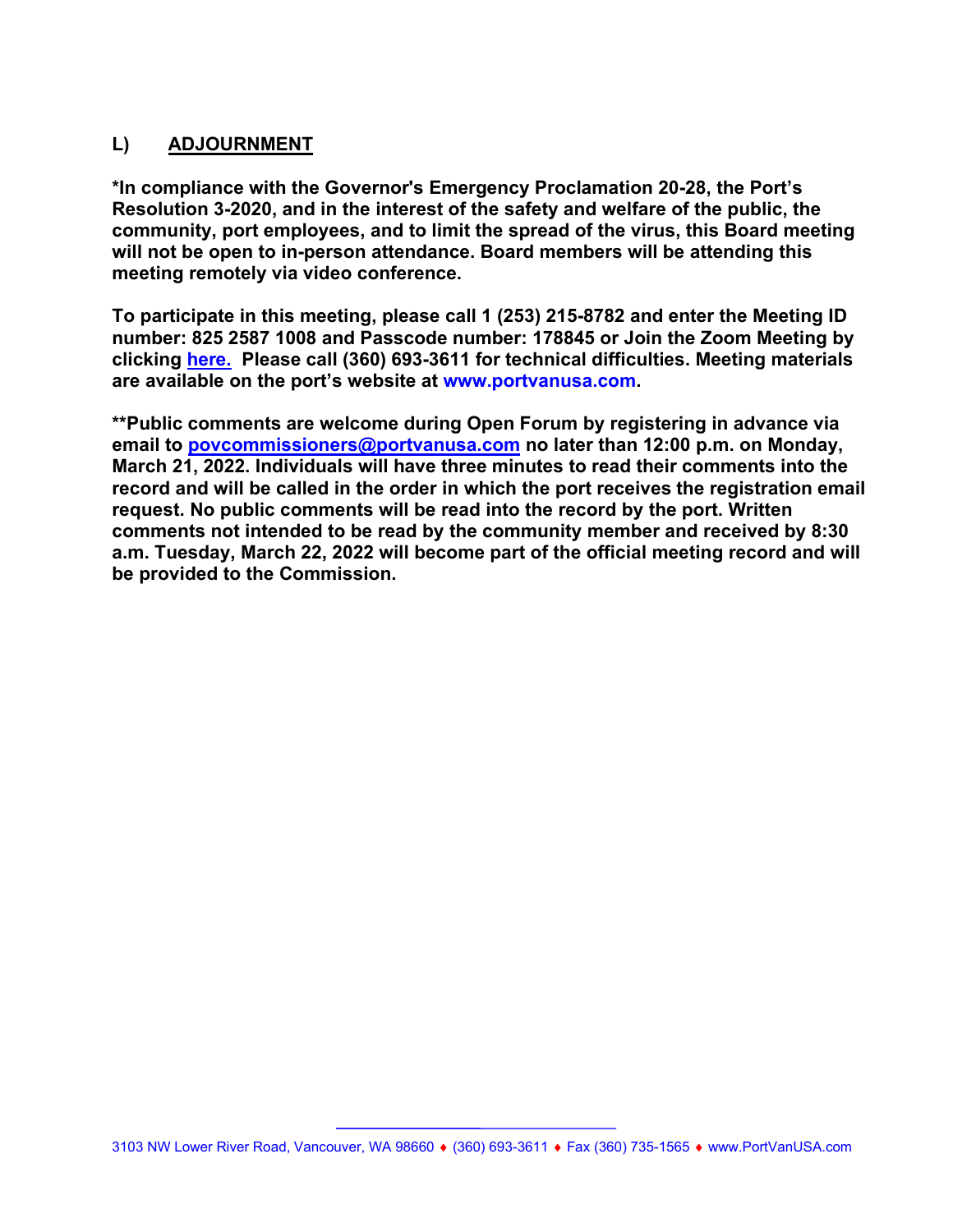# **Agenda** Item No. C-2

#### **PORT OF VANCOUVER USA REQUEST FOR COMMISSION ACTION REVIEWED BY:**

|                     |                | <b>Executive Services Manager</b> | 03/22/2022  |
|---------------------|----------------|-----------------------------------|-------------|
|                     | Michelle Allan | ⊤itle                             | <b>Date</b> |
| <b>APPROVED BY:</b> |                |                                   |             |

 $\overline{\phantom{iiiiiiii}}$ 

|                 | l itle                                       |  |
|-----------------|----------------------------------------------|--|
| <b>SUBJECT:</b> | Minutes of the March 8, 2022 Regular Meeting |  |

#### **BACKGROUND:**

Please see attached minutes.

#### Additional Information Attached: Minutes of 03/08/2022 Regular Meeting

RECOMMENDATION: That the Port of Vancouver USA Board of Commissioners adopts and executes the minutes of the March 8, 2022, Port of Vancouver USA Board of **Commissioners Regular Meeting as presented.** 

| Submitted by: Wulliams Marlen, CEO |                                                                                                                                                                                                                                |
|------------------------------------|--------------------------------------------------------------------------------------------------------------------------------------------------------------------------------------------------------------------------------|
| Date Action Taken                  | Motion By: the contract of the contract of the contract of the contract of the contract of the contract of the                                                                                                                 |
| Approved:                          | Seconded By: the contract of the second second seconds of the second second second second second second second second second second second second second second second second second second second second second second second |
| <b>Deferred To: Example 1</b>      | <b>Unanimous:</b><br>Yes:<br>No                                                                                                                                                                                                |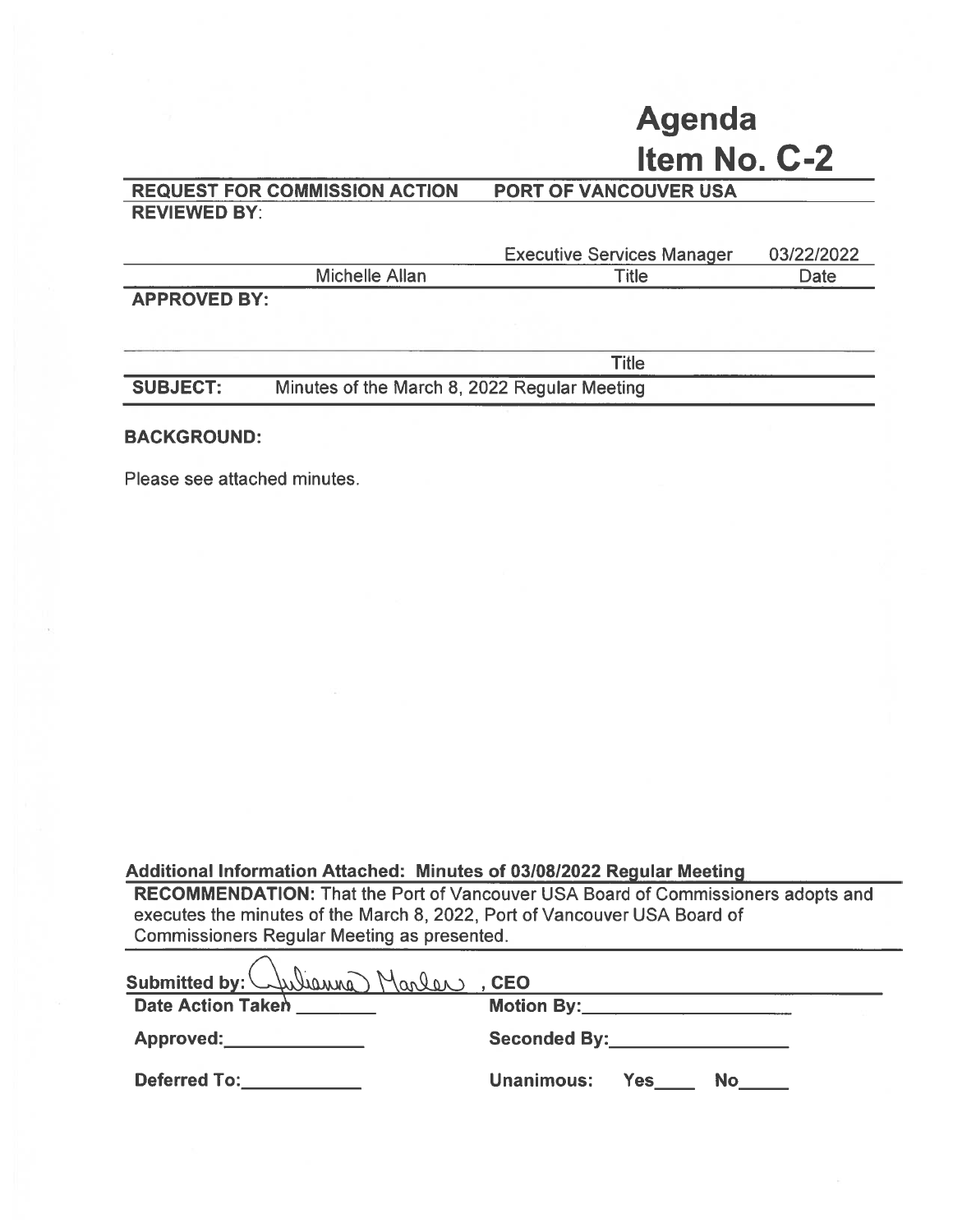#### **PORT OF VANCOUVER USA BOARD OF COMMISSIONERS REGULAR MEETING** Tuesday, March 8, 2022

## **CALL TO ORDER**

Commission President Burkman called a regular meeting of the Port of Vancouver Board of Commissioners to order at 8:30 a.m., Tuesday, March 8, 2022, via teleconference number 1 (253) 215-8782, conference code: 873 8157 2855 and passcode number: 404023 and by videoconference via Zoom pursuant to Washington State Governor's Proclamation 20-28 in response to the COVID-19 event.

Commissioner Burkman confirmed that Commissioners Orange and LaBrant were on the line.

#### **OPENING REMARKS**

Commissioner Burkman welcomed and reminded everyone that all board members and the public are participating virtually pursuant to Washington State Governor's Proclamation 20-28 in response to the COVID-19 event and the port's Resolution 3-2020. He also stated that no executive session was held this morning and the meeting is being recorded.

Meeting attendees included:

**Jack Burkman Port Commission President** Don Orange **Port Commission Vice President Erik LaBrant Port Commission Secretary** Julianna Marler Port CEO Michelle Allan **Port Executive Services Manager Kelly Walsh Port Legal Counsel** Port Administrative Supervisor **Betsy Rogers Tiffany Truckey Port Administrative Assistant Alex Strogen Port Chief Commercial Officer** Angela Blake Port Facilities Program Coordinator **Brent Berg Port Sales Director** Casey O'Dell **Port Director of Facilities Chrissy Lyons Port Commercial and Industrial Sales Manager** Dawn Egbert **Port Procurement Services Manager Elizabeth Gotelli** Port Chief Financial and Administrative Officer Erik Milliron **Port Tenant Services Coordinator Port Senior Financial Analyst** Jack Flug Jennifer Brower Port Procurement & Grant Specialist **Joel Fairchild Port Project Manager Julie Rawls Port Community Relations Manager Kathy Holtby Port Real Estate Manager Katie Odem Port Marketing Communications Manager Kent Cash Port Chief Operations Officer** Lori Kaylor **Port Commercial Sales Associate** 

PORT OF VANCOUVER USA BOARD OF COMMISSIONERS MEETING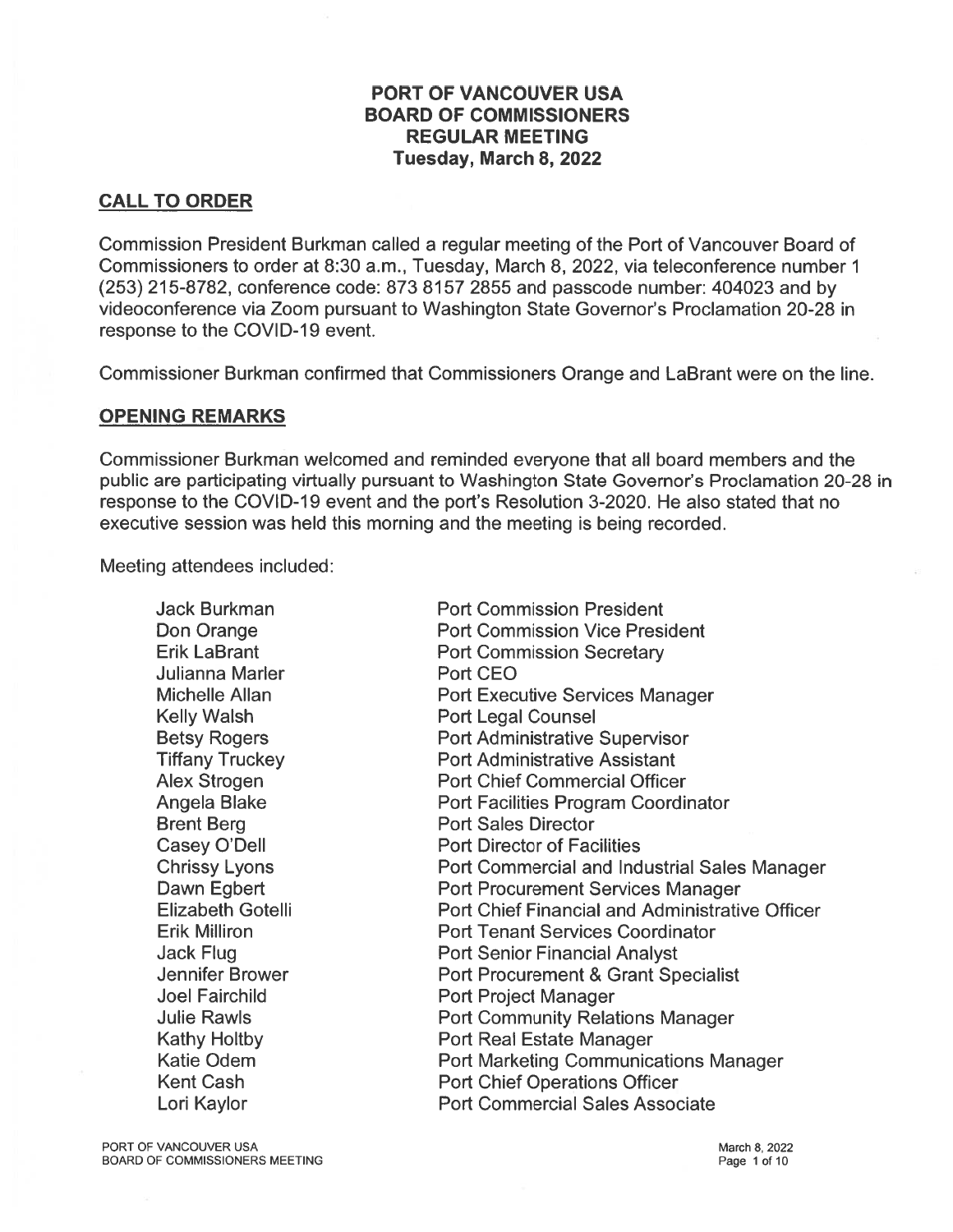**Mark Newell** Mason Kae **Matt Graves Matt Harding Mike Bomar** Mike Schiller **Monty Edberg** Nam Nguyen **Patty Boyden Phala Le Randy McCaleb Rick Cline Richard Troudt** Rosa Carmen **Ryan Hart Sadie Prodanovich Scott Goodrich Scott Ouchi Sheetal Bali Sheila Deng Thane Giles Therese Lang Thomas Chidwick Zack Merrill Alicia Lowe Milt Reimers** Dale Learn Patrick Gilligan Patricia Sinclair **Alex Aigner Anthony Pena** Sarah Kohout Colin Swanson **Sean Philbrook Susan Saul** Lori Froelich **Jean Avery Alona Steinke** Cathryn Chudy **Heidi Cody** 

**Port Project Delivery Manager Port Records Officer Port Environmental Manager** Port Environmental Project Manager Port Director of Economic Development **Port Director of Business Development** Port Director of Engineering & Project Delivery **Port Applications Analyst Port Director of Environmental Services Port Human Resources Specialist Port Contracts Manager Port Contracts Manager Port Security Manager Port Accounts Payable Specialist Port Chief External Affairs Officer** Port Social Media & Communications Specialist Port Director of Finance & Accounting Port Safety, Risk and Emergency Manager **Port Document Control Specialist Port Senior Accountant Port Project Manager Port Director of Communications Port General Office Assistant Port Sales Account Manager** Schwabe, Williamson & Wyatt Schwabe, Williamson & Wyatt **Gordon Thomas Honeywell Governmental Affairs Lincoln Property Company Lincoln Property Company Lincoln Property Company Senator Patty Murray Senator Maria Cantwell** Representative Jaime Herrera Beutler **Identity Clark County Vancouver Audubon Society Clark Public Utilities Community Member Community Member Community Member Community Member** 

Additional members of the public participated in the virtual meeting but were not identified by name.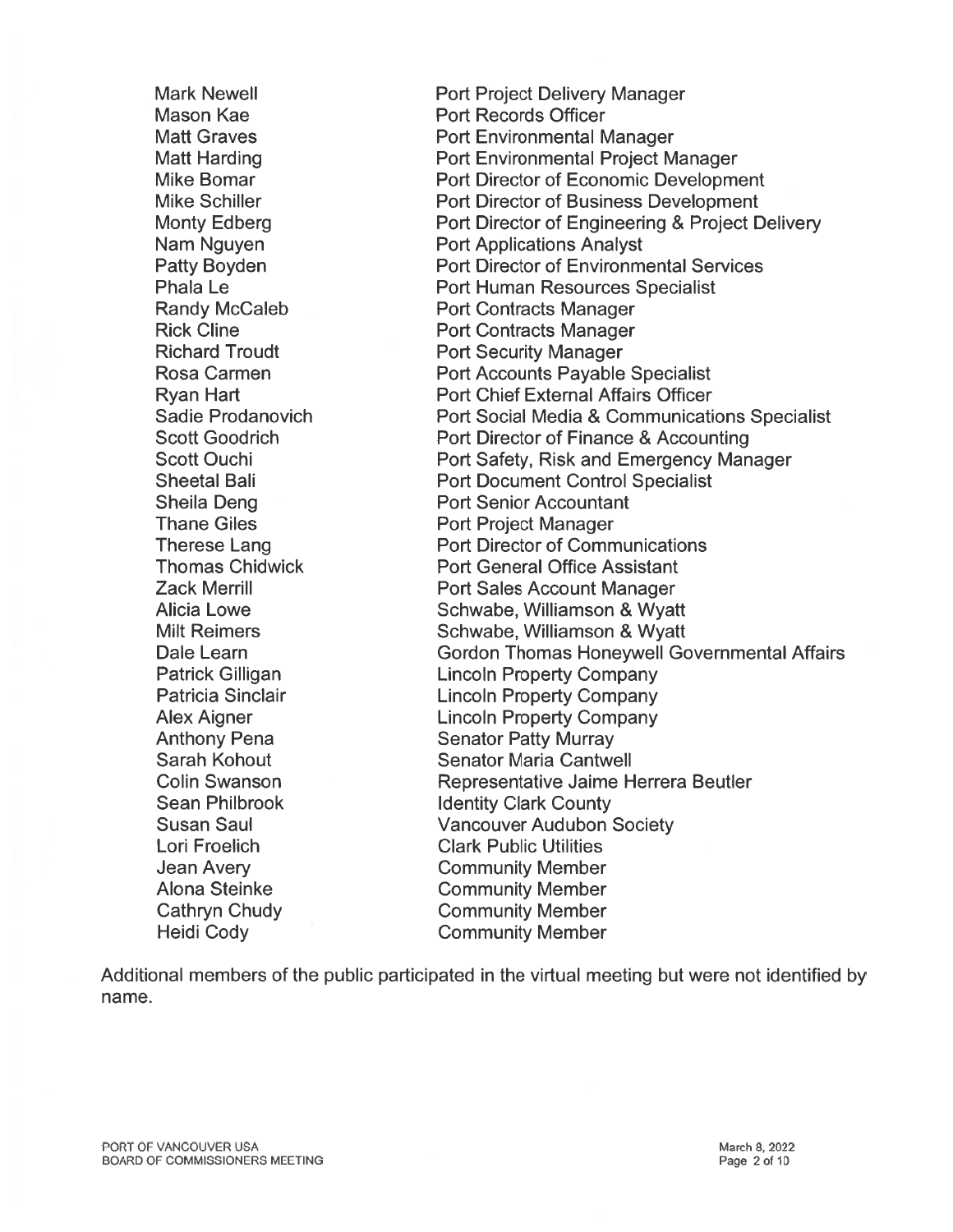## **APPROVAL OF MINUTES**

#### **Regular Meeting of February 22, 2022**

On motion by Commissioner LaBrant, seconded by Commissioner Orange and carried unanimously, the Board of Commissioners approve the minutes of the February 22, 2022, regular meeting.

#### **OPEN FORUM**

Commissioner Burkman stated that the agenda invited public comment on all matters on the agenda and reminded community members to keep their comments to three minutes. He then asked CEO Julianna Marler if any community members responded to provide comment. She answered that five community members had registered to speak. He then called on each community member based on the order in which the port received their request.

#### Jean Avery

Ms. Avery discussed city and state efforts focused on climate goals. She also stated she hopes the port will work with the city to implement climate goals that will benefit everyone.

#### **Susan Saul**

Ms. Saul stated she is the Conservation Chair for the Vancouver Audubon Society. She spoke in support of Agenda Item E-1 and the new lease design requirements for bird safe glass and light pollution reduction.

#### **Alona Steinke**

Ms. Steinke discussed LEED building standards for new construction on port property. She also discussed global warming, greenhouse gas emissions, and encouraged the port to build a healthy and safe future.

#### Cathryn Chudy

Ms. Chudy stated the city council voted to send a letter to the State Building Code Council supporting the proposed updates to the Statewide Commercial Energy Code. She asked that the port do the same. She also discussed the port's climate action plan.

#### **Heidi Cody**

Ms. Cody thanked the port for creating a climate action plan. She also encouraged the port to follow the city's lead and write a letter of support to the State Building Code Council regarding updates to the Statewide Commercial Energy Code. She also asked the port to establish a new policy for no gas in new buildings.

Commissioner Burkman thanked everyone for their comments.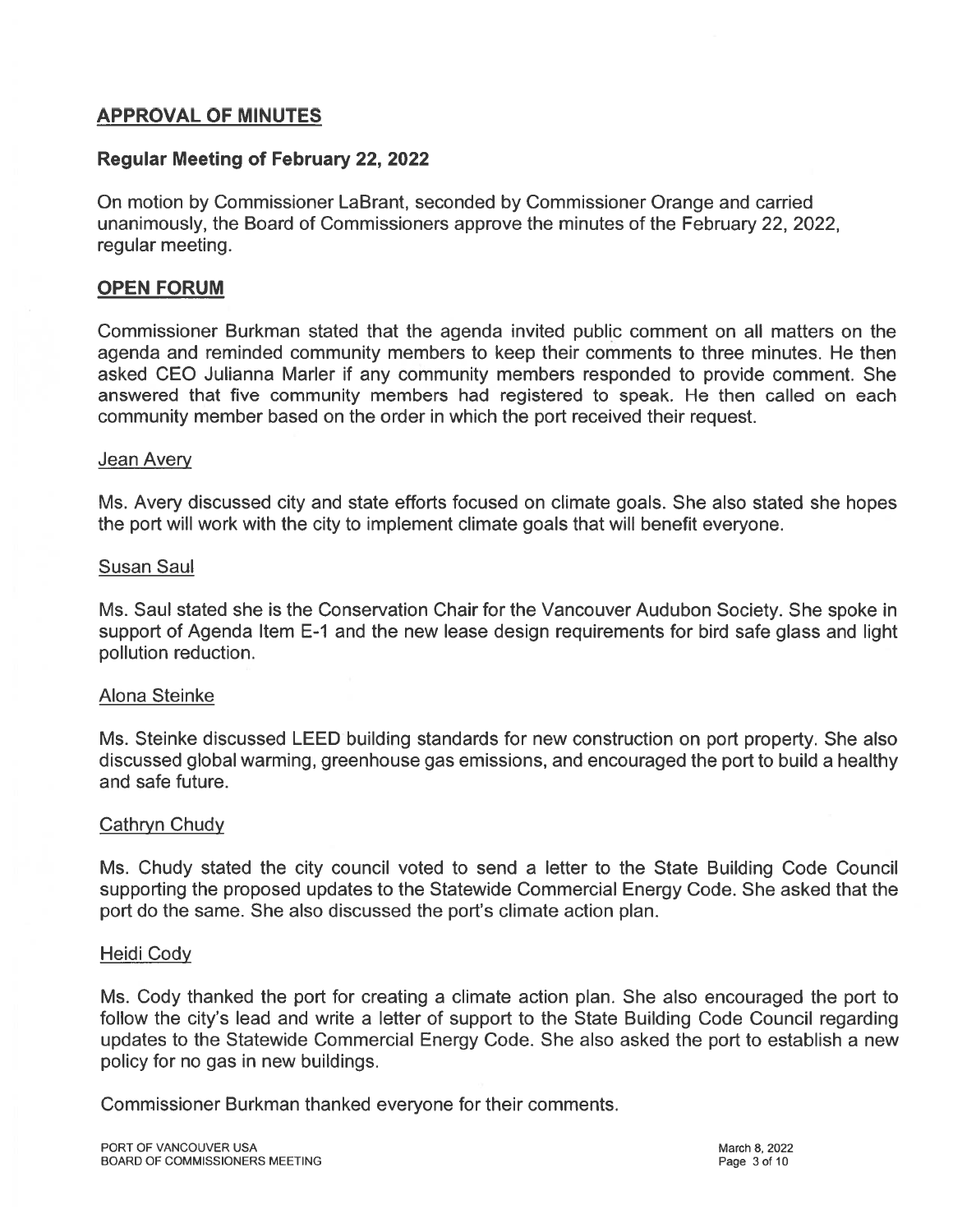## **ACTION ITEMS**

E-1 Authorization for CEO to Execute Landlord Consent to Lease Assignment Documents for Terminal 1, Lots 1 and 2 and Authorization for CEO to Execute Lease Documents for **Terminal 1, Lots 1 and 2** 

CEO Marler stated this action item will be presented in a two-step process because the actions are dependent on each other and include two recommendations.

Director of Business Development Mike Schiller presented the action item and discussed it with the Commission.

CEO Marler read the first recommendation. On motion by Commissioner LaBrant, seconded by Commissioner Orange, and carried unanimously, the Board of Commissioners authorize the CEO to execute the landlord consent to lease assignment documents transferring the leasehold interest in Terminal 1, Lots 1 and 2 from CWLLC to LPC (or their approved entities).

CEO Marler read the second recommendation. Commissioner LaBrant made a motion that the Board of Commissioners authorize the CEO to execute leases and related documents for Terminal 1, Lot 1 and Lot 2 between the Port of Vancouver and LPC (or its approved entities). Commissioner Orange seconded the motion.

Commissioner Orange made a motion to amend staff's second recommendation to add the following sentence: "These buildings will be built to modern standards without hookups for natural gas, also known as methane gas." Commissioner LaBrant seconded the motion.

After further discussion, Commissioner Orange amended his motion to amend staff's second recommendation as follows: "That the Board of Commissioners authorize the CEO to execute leases and related documents for Terminal 1, Lot 1 and Lot 2 between the Port of Vancouver and LPC (or its approved entities). Further, amend the lease to not allow gas hookups."

Additional discussion took place regarding Commissioner Orange's amendment on his motion to amend staff's second recommendation before the vote was taken.

On motion by Commissioner Orange, seconded by Commissioner LaBrant, the motion to amend staff's second recommendation failed 2-1 (Commissioner Burkman and Commissioner LaBrant voted nay) that the Board of Commissioners authorize the CEO to execute leases and related documents for Terminal 1, Lot 1 and Lot 2 between the Port of Vancouver and LPC (or its approved entities). Further, amend the lease to not allow gas hookups.

Commissioner Orange made a motion to table staff's original second recommendation, but the motion to table dies for lack of a second.

The vote on staff's original second recommendation is taken.

On motion by Commissioner LaBrant, seconded by Commissioner Orange, and carried 2-1 (Commissioner Orange voted nay) that the Board of Commissioners authorize the CEO to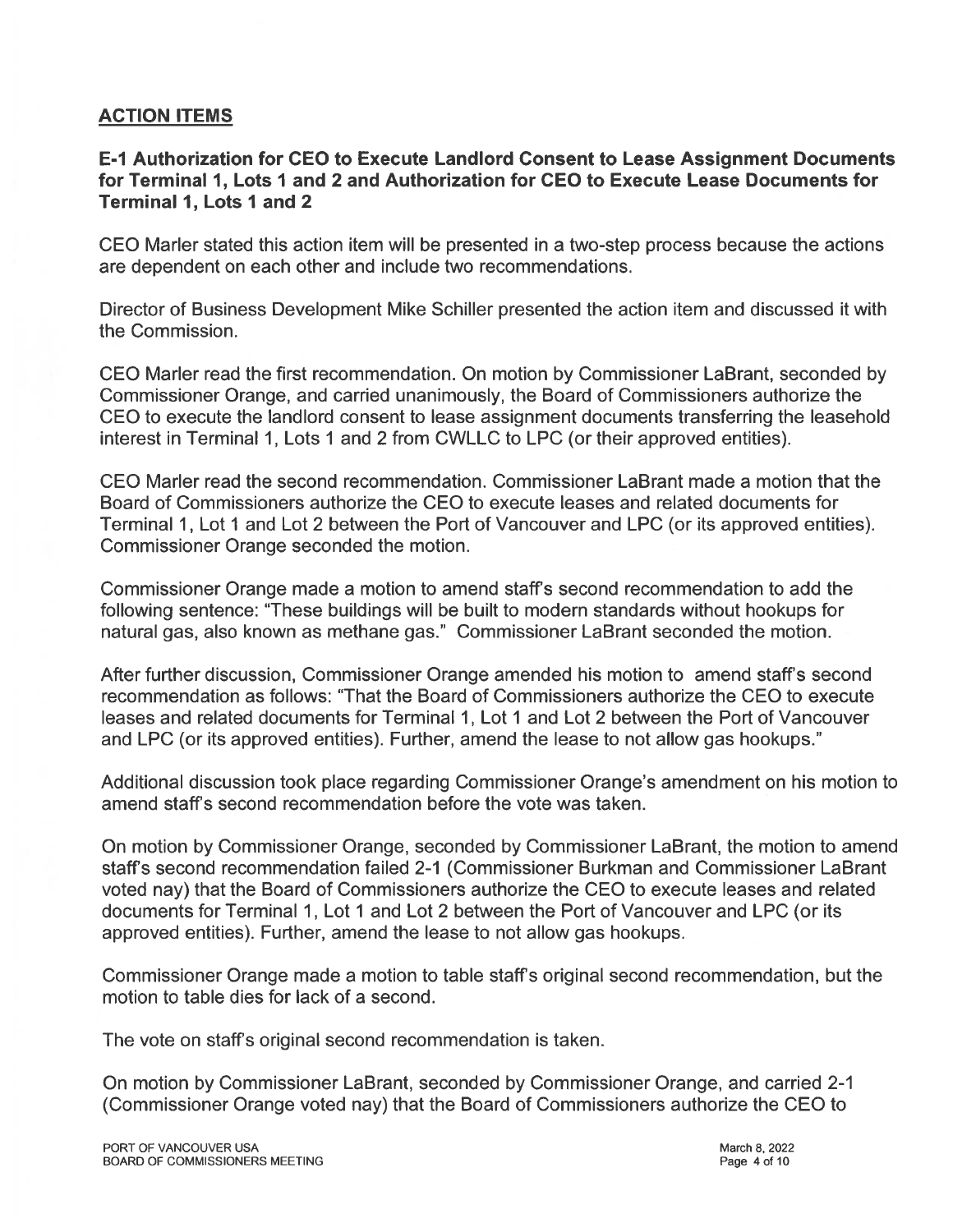execute leases and related documents for Terminal 1, Lot 1 and Lot 2 between the Port of Vancouver and LPC (or its approved entities).

## E-2 Approve First Amendment to Lease between the Port of Vancouver USA and **Kaseberg Transport Inc.**

Commercial and Industrial Sales Manager Chrissy Lyons presented the action item and discussed it with the Commission.

On motion by Commissioner LaBrant, seconded by Commissioner Orange, and carried unanimously, the Board of Commissioners approve and authorize the CEO to execute the First Amendment to Lease at 3301 NW Lower River Road between the Port of Vancouver USA and Kaseberg Transport Inc.

## E-3 Approve Public Works Contract Bid 21-42: Building 2565 Sprinkler System **Replacement**

Director of Facilities Casey O'Dell presented the action item and discussed it with the Commission.

On motion by Commissioner LaBrant, seconded by Commissioner Orange, and carried unanimously, the Board of Commissioners authorize the CEO to execute a public works contract with Cosco Fire Protection for RFP 22-01: Building 2565 Fire Sprinkler System Replacement Project for the base bid and additive alternates 1-4, for a total amount of \$739,316.83 including Washington State sales tax.

#### **UNFINISHED BUSINESS**

#### **Port Contracts Logs**

The commissioners reviewed the port contracts logs. CEO Marler reminded everyone that the contracts logs are provided to the Commission on a monthly basis and are available on the port's website. No questions were asked by the Board.

No additional unfinished business was considered.

#### **NEW BUSINESS**

Commissioner Orange stated he attended yesterday's city council meeting where they voted to send a letter to the State Building Code Council supporting the proposed updates to the Statewide Commercial Energy Code. He proposed that the port send the following worded letter:

"We, the Board of Commissioners of the Port of Vancouver USA write to strongly urge State Building Code Council to adopt a Commercial Energy Code that aligns with the climate and sustainability goals that we have established at the local and state level. Specifically, we support a statewide Commercial Energy Code for new construction that requires electric heat pump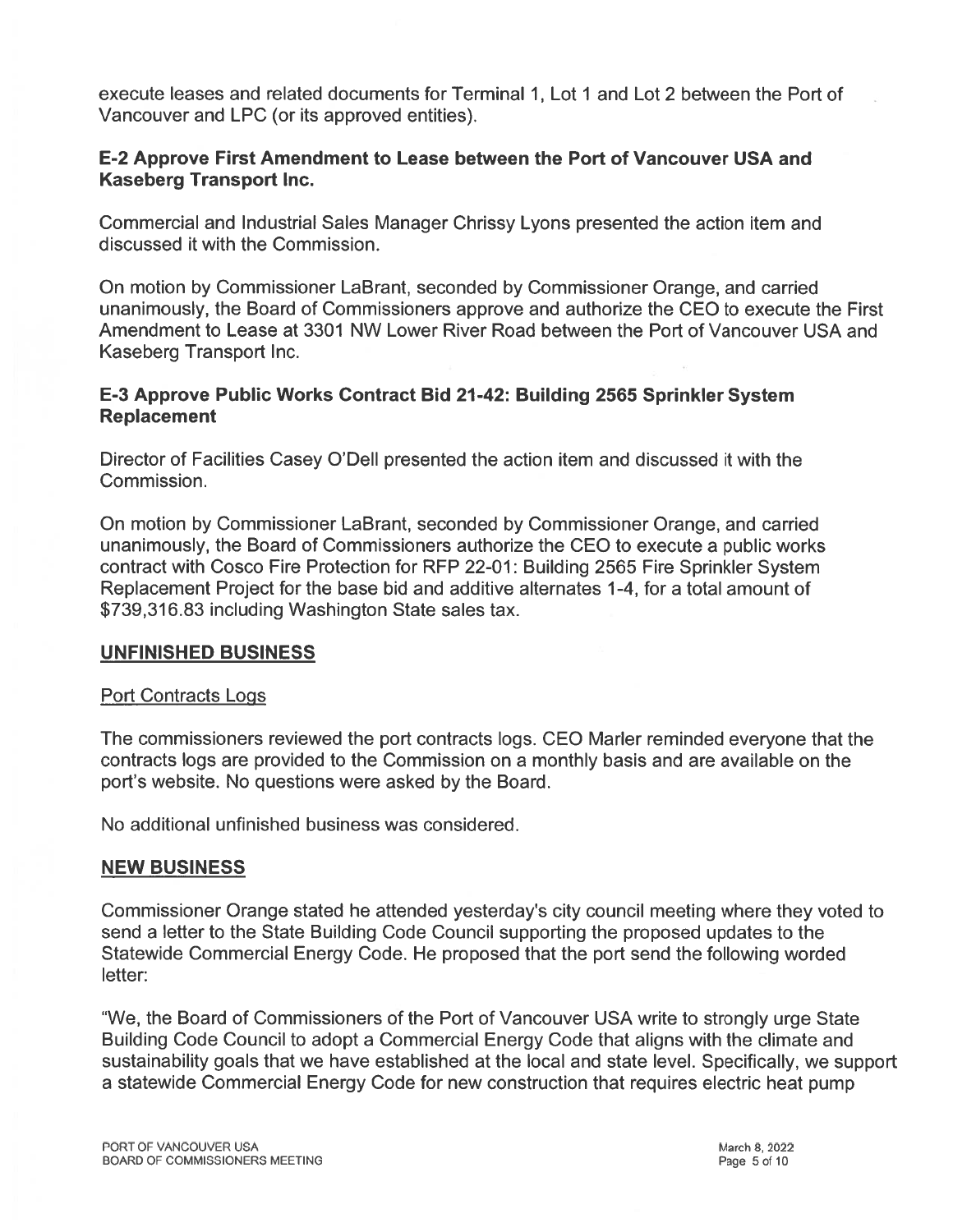technology for water and space heating and eliminates fossil fuels from these appliances which account for the majority of emissions in our building sector."

Commissioner Orange also mentioned that the final period for comments on this proposal are due by March 11 and that the port should back the city up.

Commissioner Burkman indicated he did not agree with writing the suggested letter as it had not been shared or discussed previously with the public or tenants which is our normal process. He stated the city works with building codes and understands them, while the port does not. He suggested that the port hold an administrative work session on this topic and come up with a policy regarding these code updates.

Commissioner LaBrant indicated the suggested language in the letter was okay but agreed that the port does not necessarily have building code expertise. He indicated he would be in favor of a more broadly worded letter supporting electrification of buildings and moving away from fossil fuels.

Commissioner Burkman stated he is more comfortable with this direction although he still does not know what the ramifications of mandating those codes would be.

CEO Marler stated that based on the discussion, it sounds like the board is in favor of a more general letter expressing support for electrification in new construction and transitioning away from natural gas.

#### **RECESS**

Commissioner Burkman called a recess from 10:07 a.m. - 10:15 a.m. to allow time to get the language Commissioner Orange proposes typed up to share on the screen.

#### **NEW BUSINESS**

Commissioner Burkman reconvened the meeting and confirmed that Commissioner LaBrant was on the line. Commissioner Orange was having some technical difficulties and dropped off the meeting. Due to this, he was unable to share his proposed language.

Commissioner Burkman stated he would continue with the meeting and indicated the language could be shared under commissioner reports.

Commissioner LaBrant indicated he was agreeable to that.

CEO Marler stated the components of the discussion could be put together in the letter and done administratively.

No additional new business was discussed.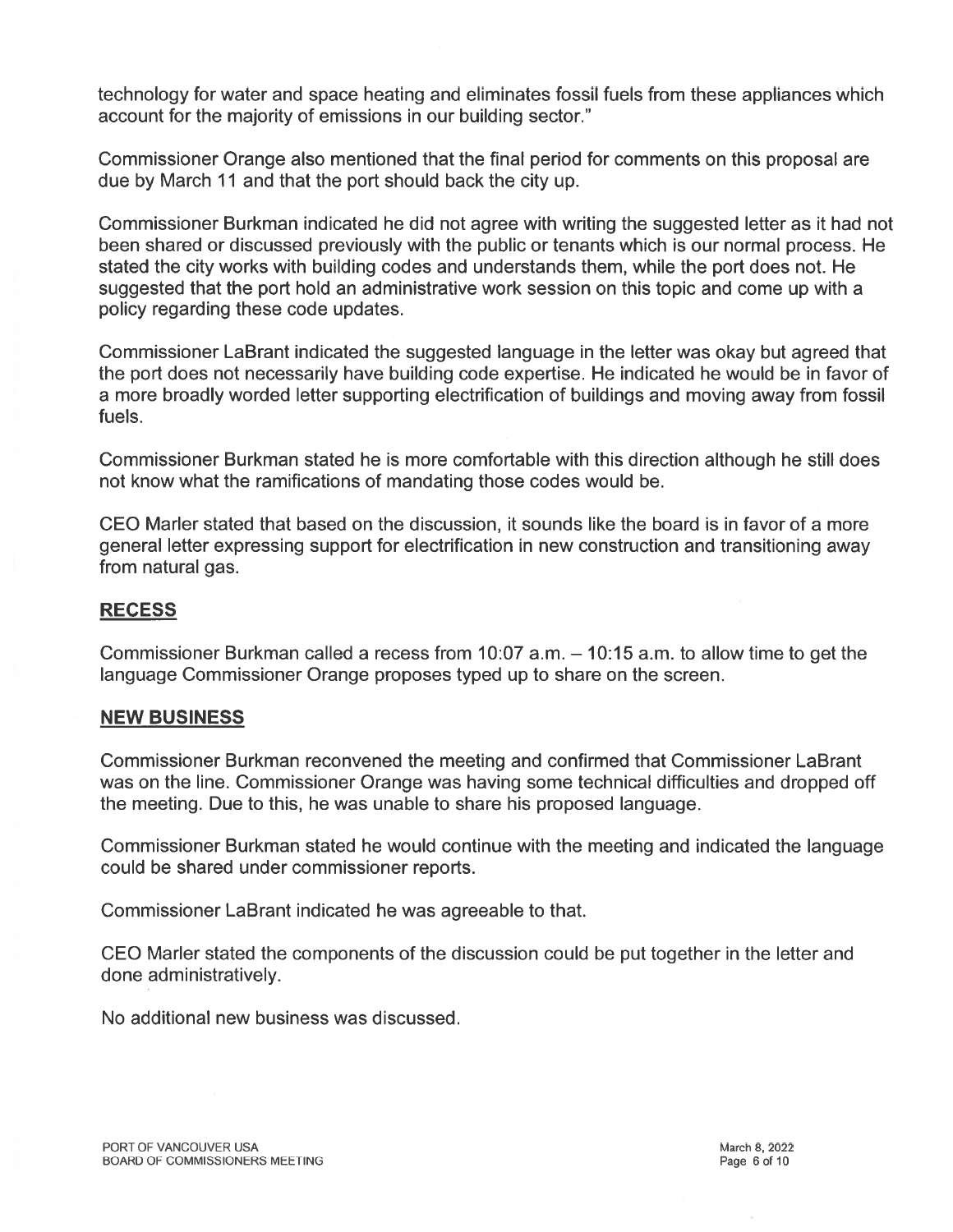## **ACCOUNTS PAYABLE**

Director of Finance & Accounting Scott Goodrich presented the action item as contained in the Commission's packet and discussed the recommendation with the Board.

On motion by Commissioner LaBrant, seconded by Commissioner Burkman and carried 2-0 (Commissioner Orange dropped off the meeting temporarily), the Port of Vancouver USA Board of Commissioners, by motion, ratifies and approves the payment of February 2022 Vouchers 108599 - 108859 in the amount of \$3,224,469.57 including Electronic Payments generated between 02/01/2022 - 02/28/2022 in the amount of \$699,766.57 and February 2022 Payroll Direct Deposits  $60001 - 60123$  and  $80001 - 80123$  in the amount of \$631,861.81.

## **CEO REPORT**

Action taken under Resolution 2-2020: Declaration of Local Emergency and Delegation of **Authority of Emergency Powers** 

CEO Marler shared the history behind the adoption of Resolution 2-2020 and then advised the commissioners that she has not taken any action provided her under this resolution.

#### **Federal Legislative Priorities**

Ryan Hart, Chief External Affairs Officer introduced the port's federal lobbyist, Dale Learn with Gordon Thomas Honeywell who updated the board on the port's draft federal legislative priorities. Mr. Hart also recognized and thanked the following federal delegation staff for their work with the port: Anthony Pena from Senator Murray's office, Sarah Kohout from Senator Cantwell's office and Colin Swanson from Congresswoman Herrera Beutler's office.

Mr. Learn provided the Board with an update on current events in Washington D.C. and then discussed the port's draft federal legislative priorities. He answered questions from the Board.

#### **Project Updates**

Mark Newell, Project Delivery Manager provided an update on several port projects, including:

- **Terminal 1 Site & Infrastructure**
- **Terminal 1 Red Lion Demolition**  $\bullet$
- Terminal 1 Renaissance Trail
- Berth 17 Dock & Fender System Replacement
- Cascade Street Wall Project
- Fuel Station Improvement Project

He answered questions from the Board.

CEO Marler stated she would be leaving this meeting just before 11:30 a.m. to participate in an Interstate Bridge and Freight Leadership meeting. She explained that the Interstate Bridge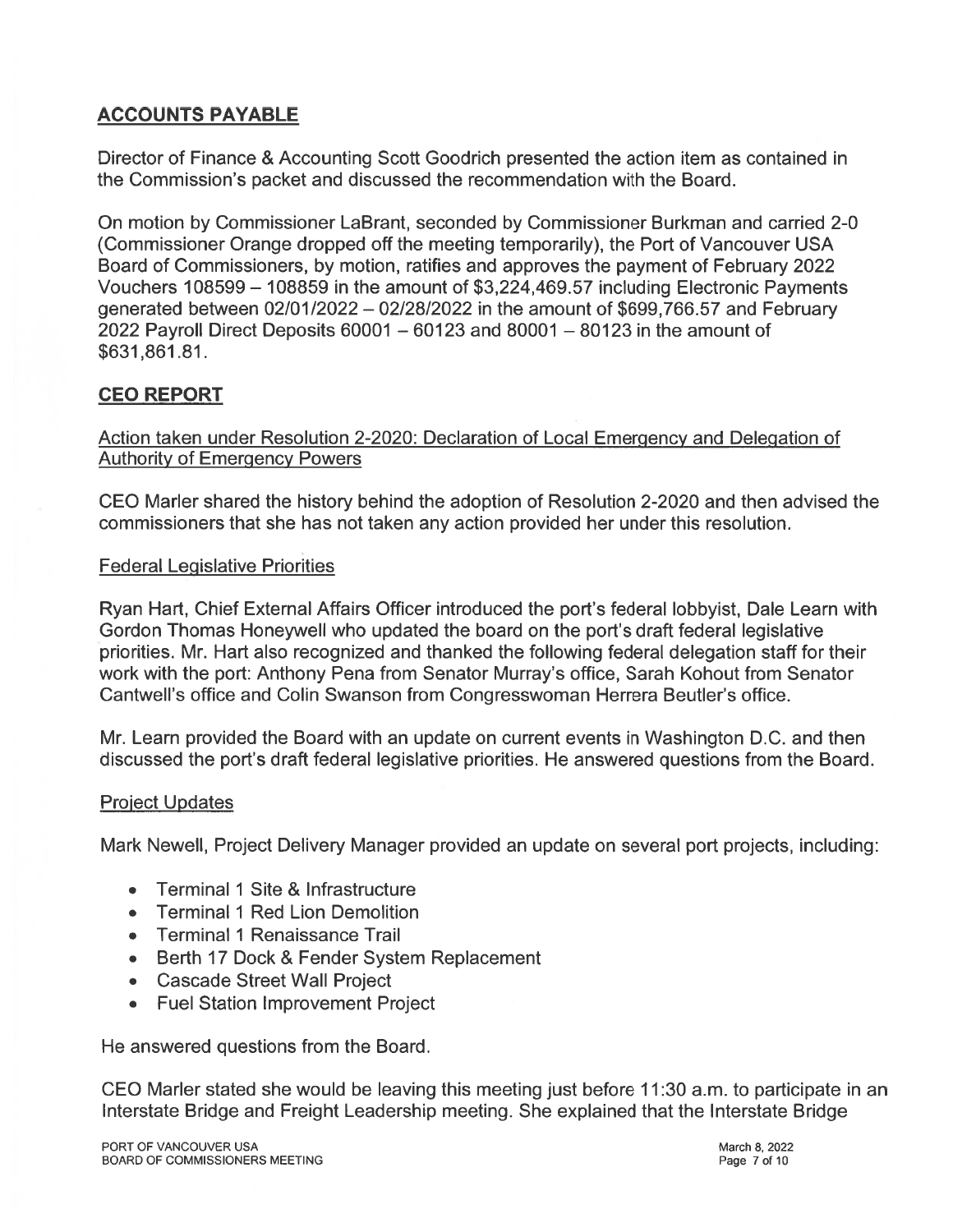Replacement Program (IBRP) has been working on modifying the locally preferred alternative. She indicated they are collecting information, data and developing design options for different portions of the replacement bridge. She stated that the IBRP will be seeking feedback from the freight group to provide insight as to their priorities and the impacts to the proposed designs.

## **NEW BUSINESS**

Commissioner Burkman stated the proposed language for the letter Commissioner Orange brought up earlier in the meeting is now viewable on the screen. After further discussion, it was agreed to that reference to heat pumps as a specific technology would be removed from the language and an opening statement would be added regarding the climate situation and why this is important. It was also agreed to that Commissioner Burkman would work with the CEO to finish up the letter and an administrative work session could be scheduled in the future to discuss this issue.

## **COMMISSIONERS REPORTS**

Commissioner LaBrant stated he attended the following events and meetings and provided a brief summary of the meetings he attended:

- Ryan Hart & Dale Learn
- **CEO** Marler  $\bullet$
- **Labor Roundtable**

Commissioner LaBrant also mentioned that Mr. Bob Schaefer, former Washington State Speaker of the House had passed away.

Commissioner Orange expressed thanks for the assistance and help from first responders regarding recent events near and around the port.

Commissioner Burkman also expressed his condolences to Mr. Schaefer's family and thanks to our first responders.

Commissioner Burkman stated he attended the following events and meetings and provided a brief summary of the meetings he attended:

- CEO Marler
- Regional Transportation Council Meeting
- Alliance for Community Engagement
- Interstate Bridge Replacement Program
	- o Listening Session of the Cowlitz Tribe
	- o Listening Session of the Confederated Tribes and Bands of the Yakima Nation
- Vancouver City Council Workshop

Commissioner Burkman reminded everyone of the ways they can communicate with the Commission. He stated there is a great deal of information available on the port's website and encouraged everyone to check it out.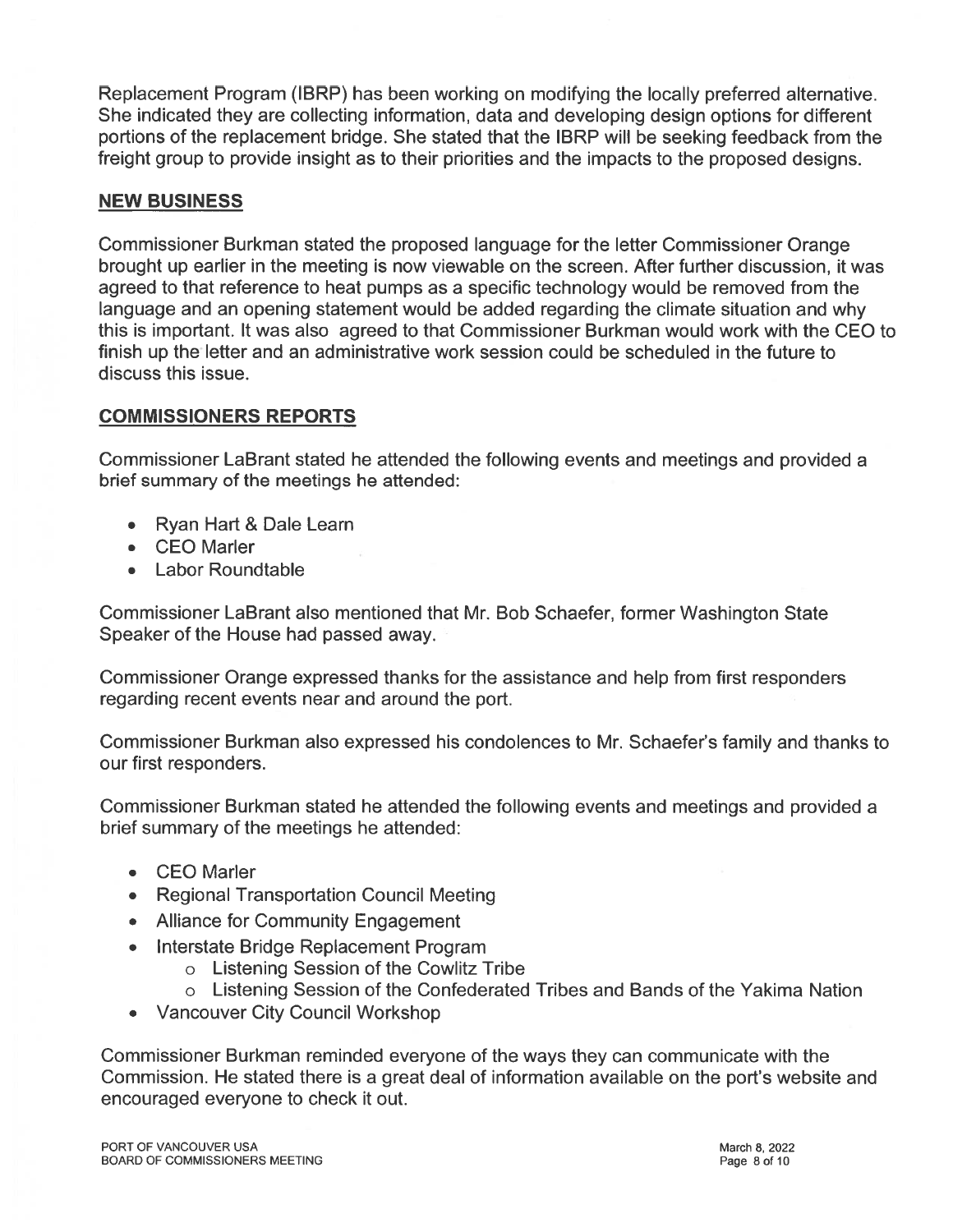## **RECESS**

Commissioner Burkman called a recess from 11:11 a.m. – 11:15 a.m. to prepare for the port's workshop on the Strategic Plan 2021 Annual Report.

## **WORKSHOP**

#### Strategic Plan 2021 Annual Report

Chief Financial and Administrative Officer Elizabeth Gotelli lead the workshop on the Strategic Plan 2021 Annual Report. She stated this is a chance to look back on the past year and report out on the milestones under the strategic plan. She also stated that the PowerPoint presentation from today's workshop, along with the strategic plan supplemental report, and strategic plan initiatives checklist can be found on the port's website.

Ryan Hart, Chief External Affairs Officer provided an update on the port's community goals and highlighted various ways the port is engaging the community and building partnerships. He also provided an update on how the port is creating destinations at Terminal 1 on the waterfront and preserving history there and memories of the Lechtenberg Farm.

Director of Economic Development Mike Bomar highlighted the port's economic development goals, including an update on how the port is strategizing land availability. He discussed port efforts developing infrastructure and involvement with the I-5 Bridge Replacement Program. He also discussed the port's role in maintaining navigability, supporting freight mobility, and shaping futures.

Matt Harding, Environmental Project Manager highlighted the port's environmental goals, and discussed actions taken to advance climate priorities and to share expertise. He also discussed steps taken to improve permitting efficiencies and collaboration efforts with port partners. Lastly, he highlighted how the port is managing its resources

Chief Commercial Officer Alex Strogen provided an update on the port's marine and industrial business goals and discussed innovative opportunities the port is pursuing and how the port is responding to market demands. He also highlighted examples demonstrating how the port is promoting clean energy.

Director of Business Development Mike Schiller provided an update on the port's industrial and commercial growth goals and discussed some of the businesses the port is attracting and how the port is facilitating tenant growth. He also highlighted ways the port is providing tenant support and resources available to port tenants.

Scott Goodrich, Director of Finance & Accounting updated the board on the port's financial sustainability and diversified commodity mix as well as the port's development of long-term financing strategies. He also discussed the port's financial performance during the COVID-19 pandemic and efforts integrating technology.